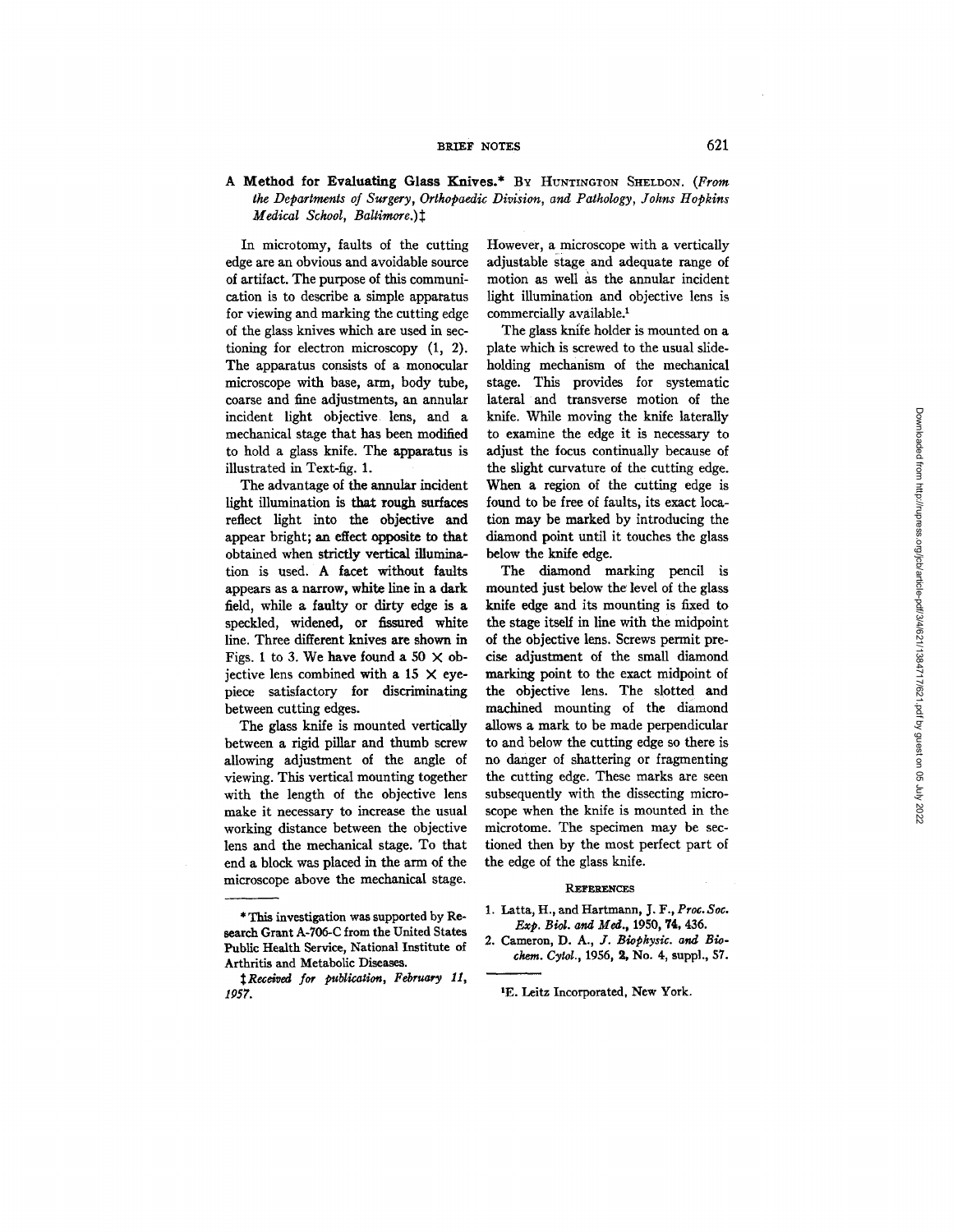

TEXT-FIG. 1. A monocular microscope is modified for viewing and marking glass knives by inserting a block (B) in the arm of the microscope to increase the working distance between the mechanical stage and the incident light illuminator (L). The glass knife is vertically mounted in a holder  $(H)$  which is screwed to the slide clamp of the mechanical stage. A slotted diamond marking pencil in a machined mounting (M) is attached to the stage at the midpoint of the objective lens.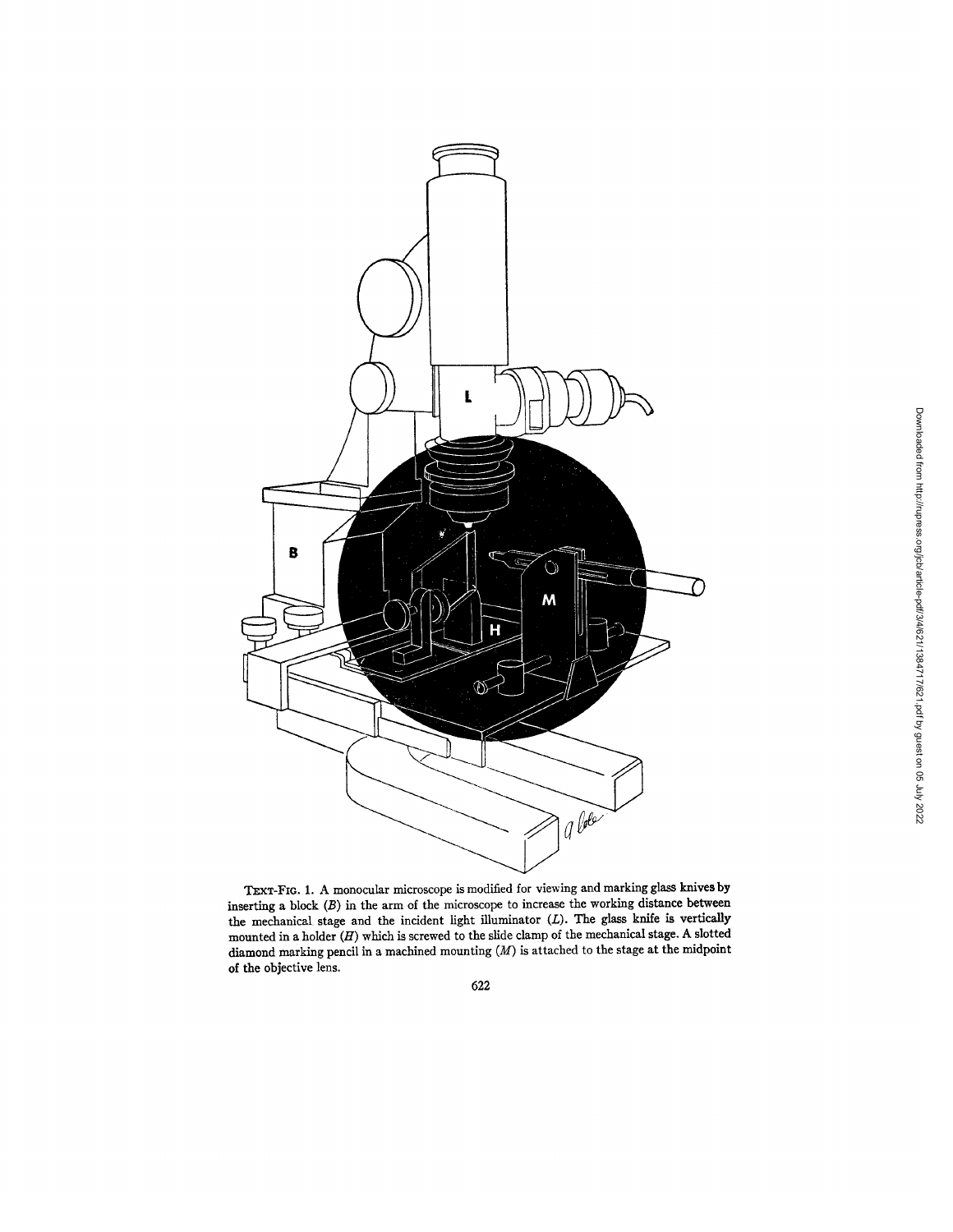BRIEF NOTES 623

EXPLANATION OF PLATE 204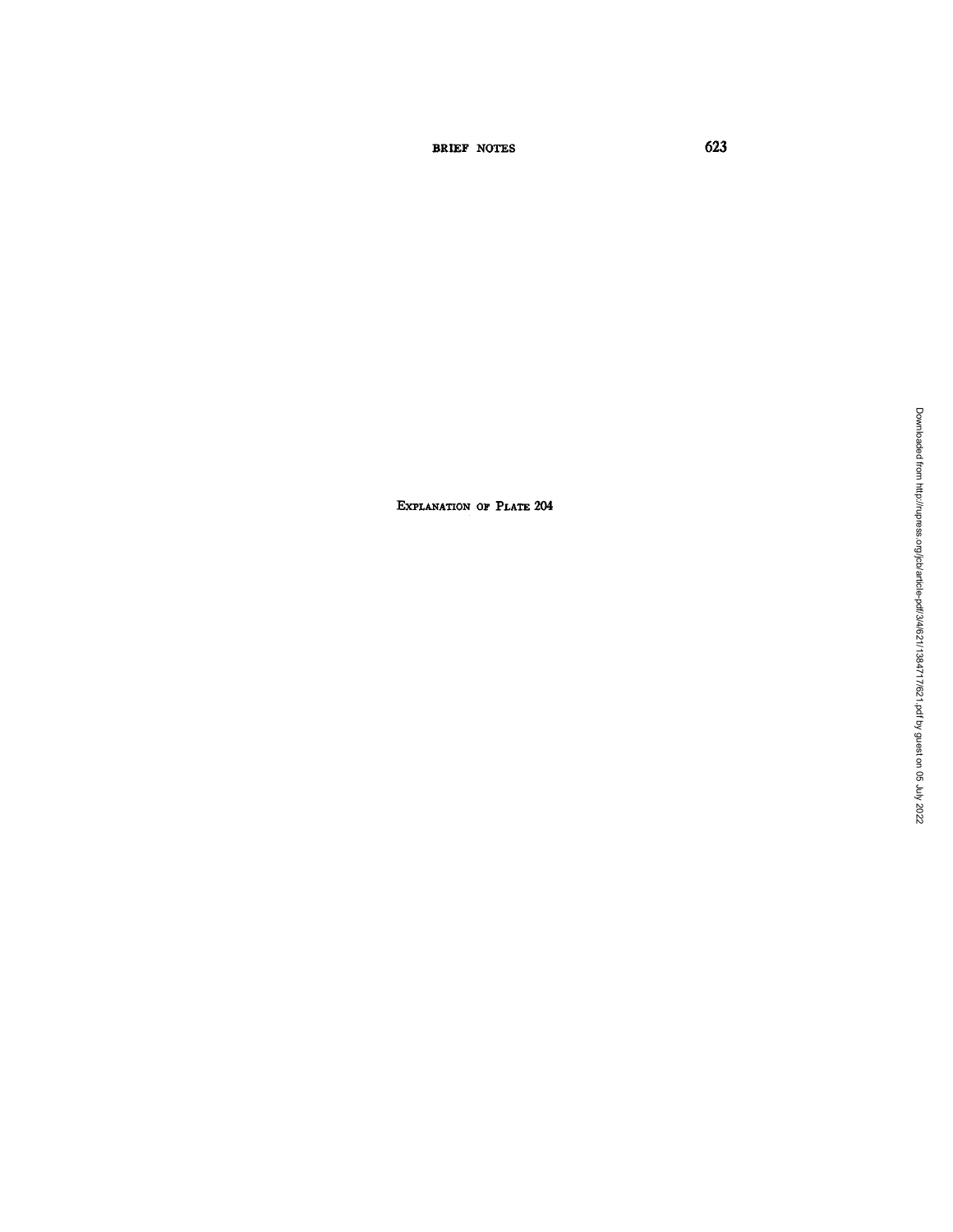## PLATE 204

FIO. 1. A cutting edge with a thin facet and very little irregularity.

FIo. 2. A cutting edge with a thin facet. Delicate fracture lines which cannot be seen in a cursory examination may give the edge a saw-tooth effect.

FIo. 3. A cutting edge with a thick facet. The step-like fracture lines are often found near the lateral portions of knives. With proper illumination such faults are visible to the unaided **eye.** 

All micrographs are  $\times$  500.